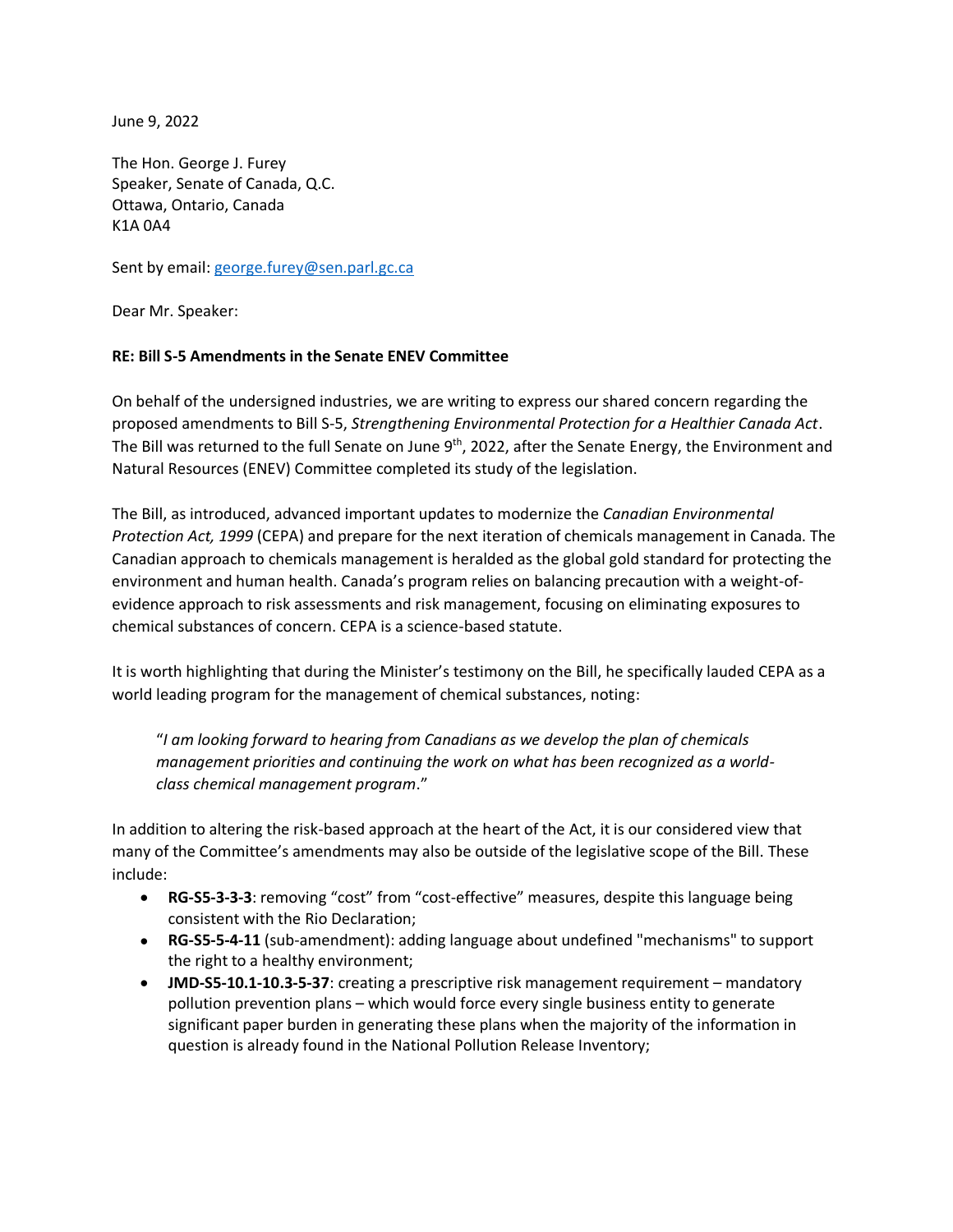- **MJM-S5-15-8-6** (sub-amendment): replacing "highest risk" language with prescriptive, undefined criteria while failing to make antecedent changes throughout the remainder of the bill;
- **MJM-S5-16-8-25** (sub-amendment): adding an undefined term "vulnerable environments" which is already at the heart of the Act;
- **SK-S5-20-14-3**: providing only one pathway off the watch list (i.e., a listing on Schedule 1), with no pathway for substances that are later proven unharmful;
- **DGP-S5-39.1-28-14**, **DGP-S5-39.2-28-15**, and **DGP-S5-44.1-31-18**: adding provisions under the Domestic Substances List related to living organisms that will interfere with confidential business information and set a dangerous course for New Substance Notifications;
- **JMD-S5-50-35-10a**: deleting an important confidential business information exception that would be considered on a case-by-case basis and would be regulation-specific – deleting this provision will lead to additional regulatory complexity, resource expenditure and longer timelines under these exceptional situations;
- **JMD-S5-69-46-15**: removing government discretion on implementation, with unclear implications the 12-month timeline is not met;
- **RG-S5-S1-47-**: adding the previous title of Schedule 1 back in, despite the fact that many of the substances on Schedule 1 are not toxic in the way that Canadians understand the term.

As the Speaker of the Senate, we hope you take the following recommendation under advisement: **To maintain the global gold standard in chemicals management that protects our environment and the health of Canadians, we urge the full Senate to reverse the amendments introduced by the Committee and pass Bill S-5 as it was originally introduced**.

It is also worth noting that the Minister has expressed that Bill S-5 is a big step towards strengthening the protection of Canadian's health and the health of the environment that we live in. The Minister has twice promised Senators (in Senate Question Period and during the Committee Study) that future amendments that are outside of the scope of this legislation will be addressed by a second Bill in the near future. Similarly, in a speech to the House of Commons, the Prime Minister urged Parliamentarians to pass Bill S-5 into law for Canadians as soon as possible.

Given the urgency of this matter, we would welcome an opportunity to meet with you and provide more detail. In the meantime, if you have any questions or require additional information, please do not hesitate to contact us.

Sincerely,